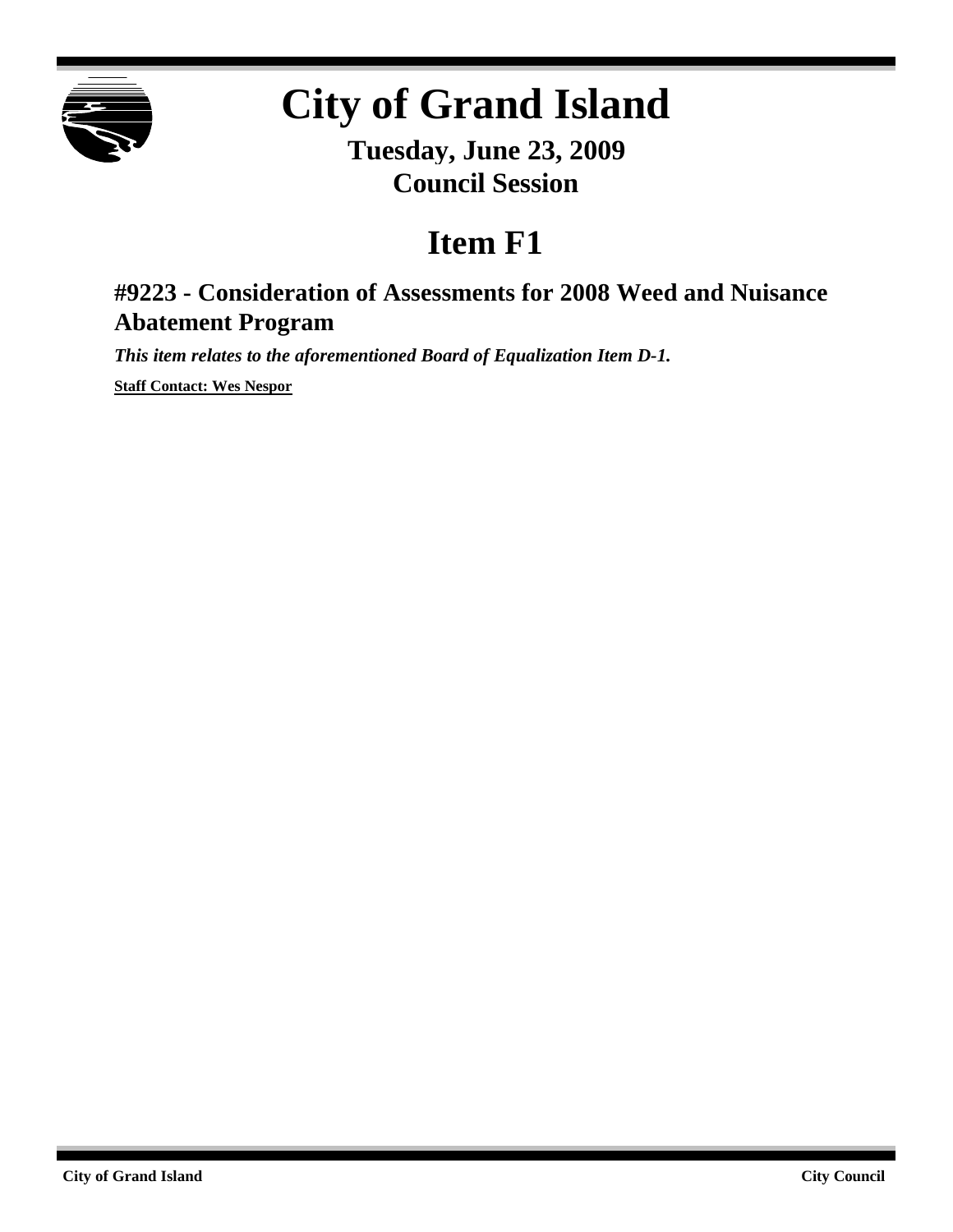\* This Space Reserved for Register of Deeds \*

#### ORDINANCE NO. 9223

An ordinance levying a special tax to pay the cost to the City of removing nuisances, cutting, destroying, and removing weeds, grasses, or worthless vegetation, pursuant to the Grand Island City Code upon certain lots and pieces of ground; providing for the collection thereof; and providing for the publication and effective date of this ordinance.

BE IT ORDAINED BY THE MAYOR AND COUNCIL OF THE CITY OF GRAND ISLAND, NEBRASKA:

SECTION 1. A special tax is hereby levied for the cost of removing nuisances, cutting, destroying, and removing weeds, grasses, or worthless vegetation upon the hereinafter described lots and pieces of ground during the 2008 season in proportion to the special benefits to such real estate as determined and assessed by the City Council sitting as a Board of Equalization after due notice thereof, in the following amounts:

| <b>Name/Address</b>                                                                                          | Location                      | <b>Description</b>                                                                | <b>Assessment</b> |
|--------------------------------------------------------------------------------------------------------------|-------------------------------|-----------------------------------------------------------------------------------|-------------------|
| Juanita Roman Life Estate<br>Robert S. and Frank S. Roman<br>$808$ E. $5th$ Street<br>Grand Island, NE 68801 | 808 E. $5^{\text{th}}$ Street | Lot 7, Block 4, Evans Addition,<br>City of Grand Island, Hall<br>County, Nebraska | \$115.00          |

Approved as to Form  $\overline{a}$ June 19, 2009 **¤** City Attorney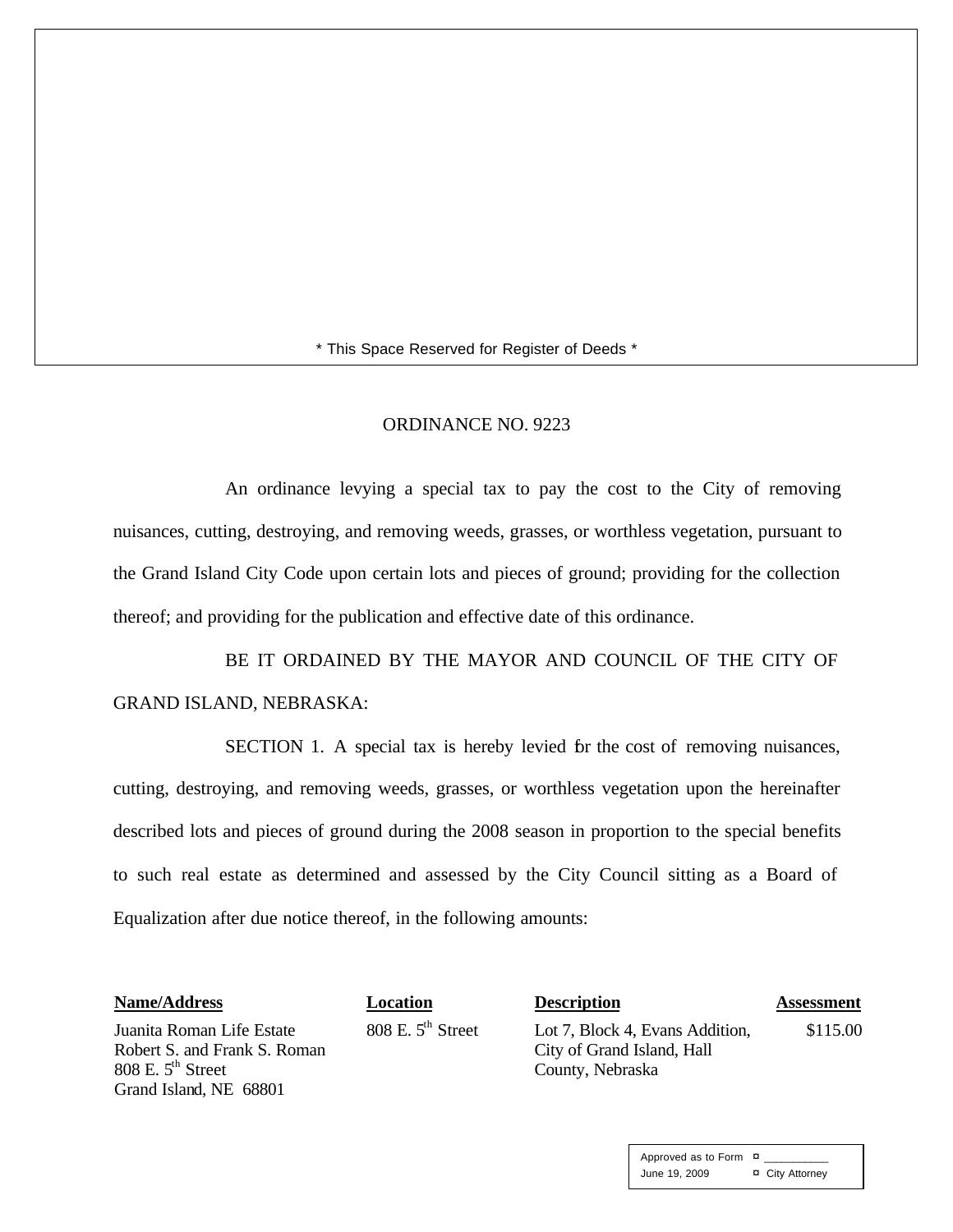#### ORDINANCE NO. 9223 (Cont.)

| Ronald L. Hulme<br>PO Box 33<br>Miller, NE 68858                                                                                                                                                                   | 616 E. Yund                                 | Lot 7, Block 145, Union Pacific<br>Railway 2 <sup>nd</sup> Addition, City of<br>Grand Island, Hall County,<br>Nebraska | \$240.00 |
|--------------------------------------------------------------------------------------------------------------------------------------------------------------------------------------------------------------------|---------------------------------------------|------------------------------------------------------------------------------------------------------------------------|----------|
| Liobardo Rivera & Efrain Lazarin<br>c/o MGC Mortgage Inc.<br>7195 Dallas Parkway<br>Plano, TX 75024                                                                                                                | $1213$ N. Cherry                            | Lot 4, Block 2, George's Loan<br>Subdivision, City of Grand<br>Island, Hall County, Nebraska                           | \$125.00 |
| Warren G & Ruth Alleen Bosley<br>c/o Matthew M. Bosley Cons<br>1212 $15th$ Street<br>Lincoln, NE 68502                                                                                                             | 1515 W. $1st$ Street                        | Lot 3, Block 20, Kernohan &<br>Decker's Addition, City of<br>Grand Island, Hall County,<br>Nebraska                    | \$100.00 |
| Franklin Credit Management<br>101 Hudson St., Fl 6<br>Jersey City, NY 073021                                                                                                                                       | 331 E. Hall Street                          | Lot 126, Buena Vista<br>Subdivision, City of Grand<br>Island, Hall County, Nebraska                                    | \$115.00 |
| Kevin A. Long Sr.<br>4215 W. Capital Avenue<br>Grand Island, NE 68803                                                                                                                                              | 4215 W. Capital Ave.                        | Lot 4, Ross $1st$ Subdivision,<br>City of Grand Island, Hall<br>County, Nebraska                                       | \$185.00 |
| M & L Investments LLC<br>1819 N. Custer Avenue<br>Grand Island, NE 68803                                                                                                                                           | $917\frac{1}{2}$ W. $12^{\text{th}}$ Street | S52' of Lot 4, Block 49, Russell<br>Wheeler's Addition, City of<br>Grand Island, Hall County,<br>Nebraska              | \$105.00 |
| Secretary of Housing and Urban<br>Development<br>Attn: Single Family Property<br><b>Disposition Branch</b><br>Denver Homeownership Center<br>Wells Fargo Tower North<br>633 $17th$ Street<br>Denver, CO 80202-3607 | 1418 N. Huston                              | Lot 203, Westlawn Addition,<br>Grand Island, Hall County,<br>Nebraska                                                  | \$231.73 |

SECTION 2. Such special tax shall be due and payable to the City thirty (30) days after such levy and shall become delinquent fifty (50) days after such levy. After the same shall become delinquent, interest at the rate of 14 percent (14%) per annum shall be paid thereon. The same shall be collected in the same manner as other city taxes.

SECTION 3. Such special taxes shall be collected by the Finance Director of the

City of Grand Island, Nebraska, as provided by law.